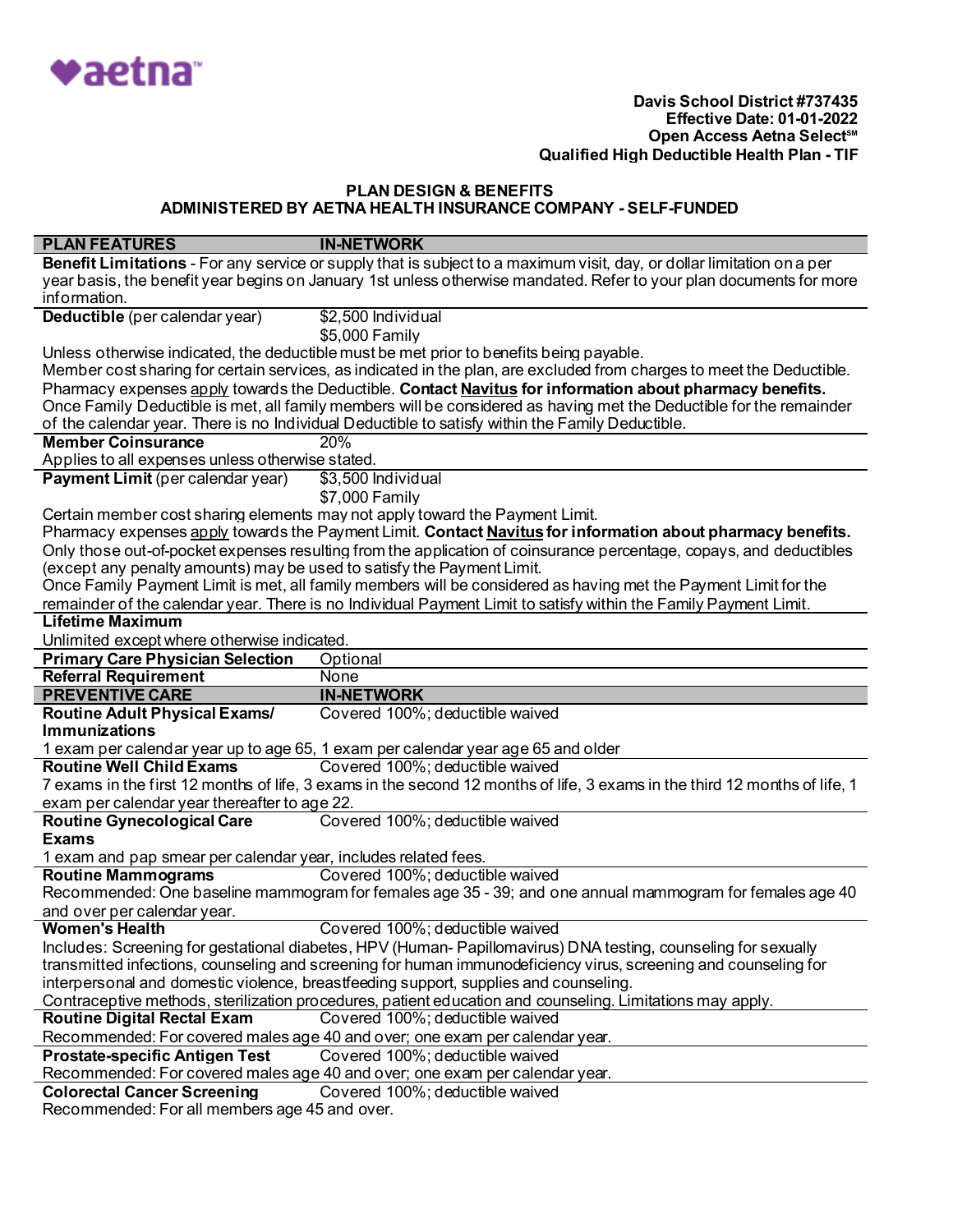

| <b>Routine Eye Exams</b>                                                                            | Covered 100%; deductible waived                                                                                                                                                                                                           |  |
|-----------------------------------------------------------------------------------------------------|-------------------------------------------------------------------------------------------------------------------------------------------------------------------------------------------------------------------------------------------|--|
| 1 routine exam per 12 months.                                                                       |                                                                                                                                                                                                                                           |  |
| <b>Routine Hearing Screening</b>                                                                    | Covered 100%; deductible waived                                                                                                                                                                                                           |  |
| (part of routine annual exam)                                                                       |                                                                                                                                                                                                                                           |  |
| <b>PHYSICIAN SERVICES</b>                                                                           | <b>IN-NETWORK</b>                                                                                                                                                                                                                         |  |
| <b>Primary Care Physician Visits</b>                                                                | 20%; after deductible                                                                                                                                                                                                                     |  |
| <b>Specialist Office Visits</b>                                                                     | 20%; after deductible                                                                                                                                                                                                                     |  |
| <b>Hearing Exams</b>                                                                                | <b>Not Covered</b>                                                                                                                                                                                                                        |  |
| <b>Pre-Natal Maternity</b>                                                                          | Covered 100%; deductible waived                                                                                                                                                                                                           |  |
| <b>Walk-in Clinics</b>                                                                              | 20%; after deductible                                                                                                                                                                                                                     |  |
|                                                                                                     |                                                                                                                                                                                                                                           |  |
|                                                                                                     | Walk-in Clinics are free-standing health care facilities that (a) may be located in or with a pharmacy, drug store,<br>supermarket or other retail store; and (b) provide limited medical care and services on a scheduled or unscheduled |  |
|                                                                                                     |                                                                                                                                                                                                                                           |  |
|                                                                                                     | basis. Urgent care centers, emergency rooms, the outpatient department of a hospital, ambulatory surgical centers,                                                                                                                        |  |
|                                                                                                     | and physician offices are not considered to be Walk-in Clinics. It is not an alternative for emergency room services or                                                                                                                   |  |
|                                                                                                     | the ongoing care provided by a physician. Neither an emergency room, nor the outpatient department of a hospital,                                                                                                                         |  |
| shall be considered a Walk-in Clinic.                                                               |                                                                                                                                                                                                                                           |  |
| <b>Allergy Testing</b>                                                                              | Your cost sharing is based on the type of service and where it is performed                                                                                                                                                               |  |
| <b>Allergy Injections</b>                                                                           | Your cost sharing is based on the type of service and where it is performed                                                                                                                                                               |  |
| <b>DIAGNOSTIC PROCEDURES</b>                                                                        | <b>IN-NETWORK</b>                                                                                                                                                                                                                         |  |
| <b>Diagnostic X-ray</b>                                                                             | 20%; after deductible                                                                                                                                                                                                                     |  |
|                                                                                                     | If performed as a part of a physician office visit and billed by the physician, expenses are covered subject to the                                                                                                                       |  |
| applicable physician's office visit member cost sharing.                                            |                                                                                                                                                                                                                                           |  |
| <b>Diagnostic Laboratory</b>                                                                        | 20%; after deductible                                                                                                                                                                                                                     |  |
|                                                                                                     | If performed as a part of a physician office visit and billed by the physician, expenses are covered subject to the                                                                                                                       |  |
| applicable physician's office visit member cost sharing.                                            |                                                                                                                                                                                                                                           |  |
| <b>Diagnostic Complex Imaging</b>                                                                   | 20%; after deductible                                                                                                                                                                                                                     |  |
| <b>EMERGENCY MEDICAL CARE</b>                                                                       | <b>IN-NETWORK</b>                                                                                                                                                                                                                         |  |
| <b>Urgent Care Provider</b>                                                                         | 20%; after deductible                                                                                                                                                                                                                     |  |
| <b>Non-Urgent Use of Urgent Care</b>                                                                | <b>Not Covered</b>                                                                                                                                                                                                                        |  |
| Provider                                                                                            |                                                                                                                                                                                                                                           |  |
| <b>Emergency Room</b>                                                                               | 20%; after deductible                                                                                                                                                                                                                     |  |
| Non-Emergency Care in an                                                                            | <b>Not Covered</b>                                                                                                                                                                                                                        |  |
| <b>Emergency Room</b>                                                                               |                                                                                                                                                                                                                                           |  |
| <b>Emergency Use of Ambulance</b>                                                                   | 20%; after deductible                                                                                                                                                                                                                     |  |
| Non-Emergency Use of Ambulance                                                                      | <b>Not Covered</b>                                                                                                                                                                                                                        |  |
| <b>HOSPITAL CARE</b>                                                                                | <b>IN-NETWORK</b>                                                                                                                                                                                                                         |  |
| <b>Inpatient Coverage</b>                                                                           | 20%; after deductible                                                                                                                                                                                                                     |  |
|                                                                                                     | Your cost sharing applies to all covered benefits incurred during your inpatient stay.                                                                                                                                                    |  |
| <b>Inpatient Maternity Coverage</b>                                                                 | 20%; after deductible                                                                                                                                                                                                                     |  |
| (includes delivery and postpartum                                                                   |                                                                                                                                                                                                                                           |  |
| care)                                                                                               |                                                                                                                                                                                                                                           |  |
|                                                                                                     | Your cost sharing applies to all covered benefits incurred during your inpatient stay.                                                                                                                                                    |  |
| <b>Outpatient Hospital</b>                                                                          | 20%; after deductible                                                                                                                                                                                                                     |  |
|                                                                                                     | The member cost sharing applies to all covered benefits incurred during a member's outpatient stay.                                                                                                                                       |  |
| <b>Outpatient Surgery - Hospital</b>                                                                | 20%; after deductible                                                                                                                                                                                                                     |  |
|                                                                                                     | The member cost sharing applies to all covered benefits incurred during a member's outpatient stay.                                                                                                                                       |  |
| <b>Outpatient Surgery - Freestanding</b>                                                            | 20%; after deductible                                                                                                                                                                                                                     |  |
| <b>Facility</b>                                                                                     |                                                                                                                                                                                                                                           |  |
| The member cost sharing applies to all covered benefits incurred during a member's outpatient stay. |                                                                                                                                                                                                                                           |  |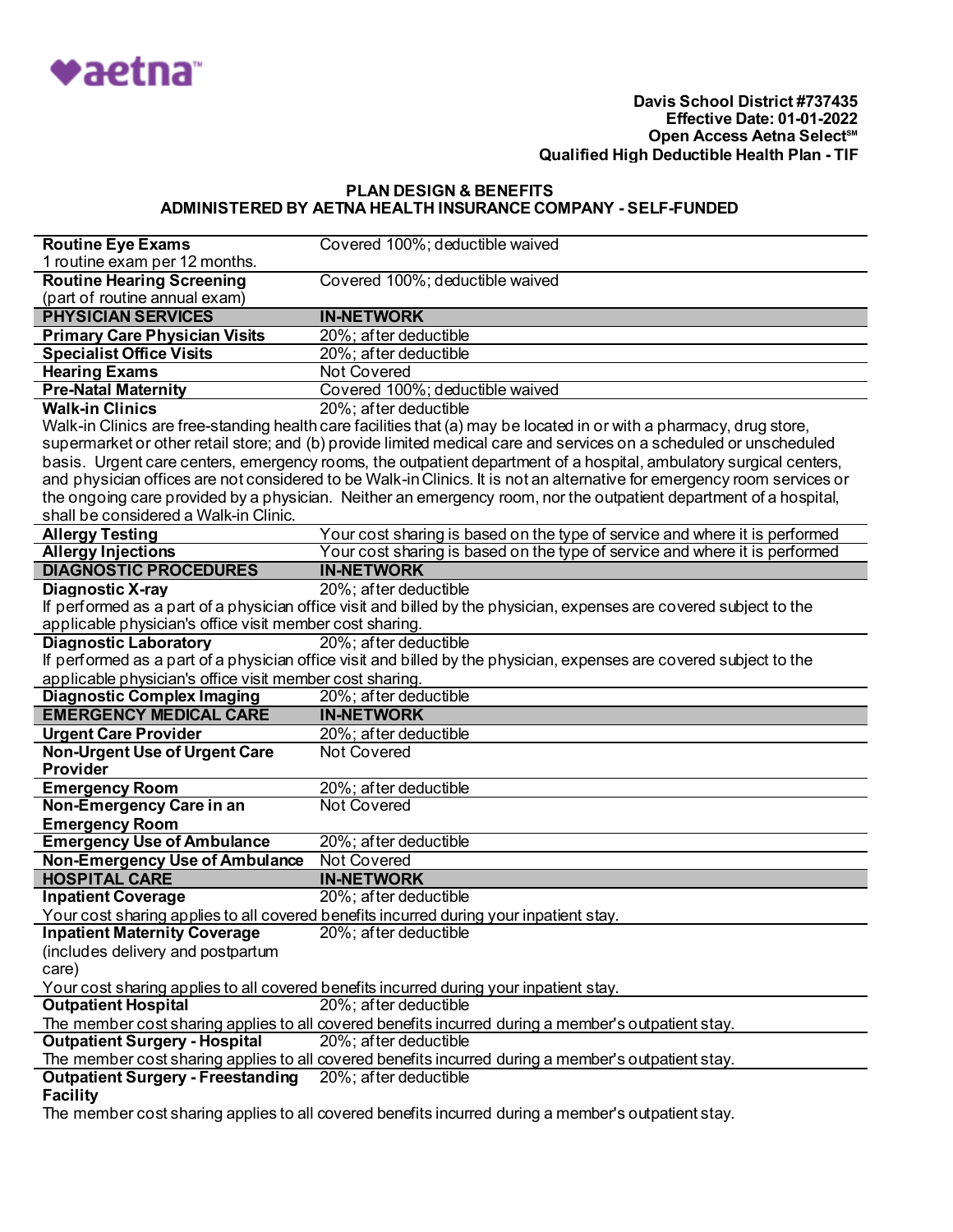

| <b>MENTAL HEALTH SERVICES</b>                                      | <b>IN-NETWORK</b>                                                                                                  |
|--------------------------------------------------------------------|--------------------------------------------------------------------------------------------------------------------|
| Inpatient                                                          | 20%; after deductible                                                                                              |
|                                                                    | Your cost sharing applies to all covered benefits incurred during your inpatient stay.                             |
| <b>Outpatient</b>                                                  | 20%; after deductible                                                                                              |
|                                                                    | Your cost sharing applies to all covered benefits incurred during your outpatient visit.                           |
| <b>Other Mental Health Services</b>                                | 20%; after deductible                                                                                              |
| <b>SUBSTANCE ABUSE</b>                                             | <b>IN-NETWORK</b>                                                                                                  |
| Inpatient                                                          | 20%; after deductible                                                                                              |
|                                                                    | Your cost sharing applies to all covered benefits incurred during your inpatient stay.                             |
| <b>Residential Treatment Facility</b>                              | 20%; after deductible                                                                                              |
| <b>Outpatient</b>                                                  | 20%; after deductible                                                                                              |
|                                                                    | Your cost sharing applies to all covered benefits incurred during your outpatient visit.                           |
| <b>Other Substance Abuse Services</b>                              | 20%; after deductible                                                                                              |
| <b>OTHER SERVICES</b>                                              | <b>IN-NETWORK</b>                                                                                                  |
| <b>Skilled Nursing Facility</b>                                    | 20%; after deductible                                                                                              |
| Limited to 60 days per calendar year.                              |                                                                                                                    |
|                                                                    | Your cost sharing applies to all covered benefits incurred during your inpatient stay.                             |
| <b>Home Health Care</b>                                            | 20%; after deductible                                                                                              |
| Limited to 60 visits per calendar year.                            |                                                                                                                    |
|                                                                    | Each visit by a nurse or therapist is one visit. Each visit up to 4 hours by a home health care aide is one visit. |
| <b>Hospice Care - Inpatient</b>                                    | 20%; after deductible                                                                                              |
|                                                                    | Your cost sharing applies to all covered benefits incurred during your inpatient stay.                             |
| <b>Hospice Care - Outpatient</b>                                   | 20%; after deductible                                                                                              |
|                                                                    | Your cost sharing applies to all covered benefits incurred during your outpatient visit.                           |
| <b>Private Duty Nursing</b>                                        | 20%; after deductible                                                                                              |
|                                                                    | Includes Private Duty Nursing limited to 60, eight-hour shifts per calendar year.                                  |
| <b>Outpatient Short-Term</b>                                       | 20%; after deductible                                                                                              |
| Rehabilitation                                                     |                                                                                                                    |
|                                                                    | Includes speech, physical, occupational therapy; limited to 20 visits per calendar year                            |
| <b>Spinal Manipulation Therapy</b>                                 | 20%; after deductible                                                                                              |
| Limited to 20 visits per calendar year.                            |                                                                                                                    |
| <b>Autism Behavioral Therapy</b>                                   | Refer to Outpatient Mental Health                                                                                  |
| Covered same as any other 'Outpatient Mental Health' benefit       |                                                                                                                    |
| <b>Autism Applied Behavior Analysis</b>                            | Refer to Outpatient Mental Health                                                                                  |
| Covered same as any other 'Outpatient Mental Health Other' benefit |                                                                                                                    |
| <b>Autism Physical Therapy</b>                                     | 20%; after deductible                                                                                              |
| <b>Autism Occupational Therapy</b>                                 | 20%; after deductible                                                                                              |
| <b>Autism Speech Therapy</b>                                       | 20%; after deductible                                                                                              |
| <b>Habilitative Services</b>                                       | 20%; after deductible                                                                                              |
|                                                                    | Covered the same as any other 'Outpatient Mental Health Other Service.' Includes Physical Therapy, Occupational    |
| Therapy and Speech Therapy.                                        |                                                                                                                    |
| <b>Durable Medical Equipment</b>                                   | 20%; after deductible                                                                                              |
| <b>Prosthetics</b>                                                 | 20%; after deductible                                                                                              |
| <b>Orthotics</b>                                                   | 20%; after deductible                                                                                              |
| Diabetic Supplies -- (if not covered                               | 20%; after deductible                                                                                              |
| under Pharmacy benefit)                                            |                                                                                                                    |
| <b>Affordable Care Act mandated</b>                                | Covered 100%; deductible waived                                                                                    |
| <b>Women's Contraceptives</b>                                      |                                                                                                                    |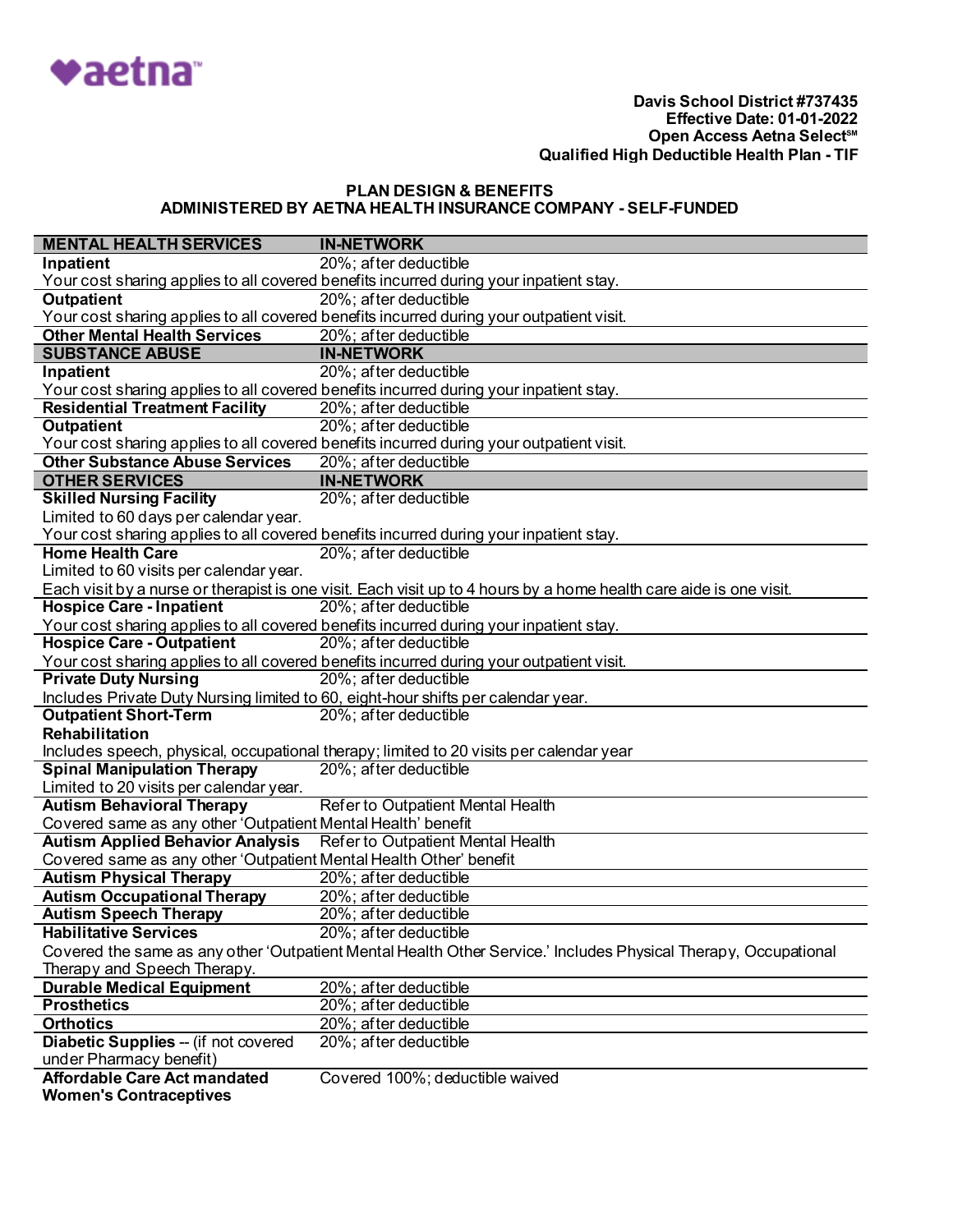

| Women's Contraceptive drugs and Covered 100%; deductible waived<br>devices not obtainable at a |                                                                                                                           |  |
|------------------------------------------------------------------------------------------------|---------------------------------------------------------------------------------------------------------------------------|--|
| pharmacy                                                                                       |                                                                                                                           |  |
| <b>Infusion Therapy</b>                                                                        | 20%; after deductible                                                                                                     |  |
| Administered in the home or physician's office                                                 |                                                                                                                           |  |
| <b>Infusion Therapy</b>                                                                        | 20%; after deductible                                                                                                     |  |
| Administered in an outpatient hospital department or freestanding facility                     |                                                                                                                           |  |
| <b>Transplants</b>                                                                             | 20%; after deductible                                                                                                     |  |
|                                                                                                | Preferred coverage is provided at an IOE contracted facility only.                                                        |  |
| Gene-based, Cellular and Other                                                                 | 20%; after deductible                                                                                                     |  |
| Innovative therapies (GCIT)                                                                    | Preferred coverage is provided at a GCIT-designated provider/facility only                                                |  |
| <b>Bariatric Surgery</b>                                                                       | Not Covered                                                                                                               |  |
| Your cost sharing applies to all covered benefits incurred during your inpatient stay.         |                                                                                                                           |  |
|                                                                                                |                                                                                                                           |  |
| <b>FAMILY PLANNING</b>                                                                         | <b>IN-NETWORK</b>                                                                                                         |  |
| <b>Infertility Treatment</b>                                                                   | Applicable cost sharing based on the type of service performed and place of                                               |  |
|                                                                                                | service where rendered                                                                                                    |  |
| Diagnosis and treatment of the underlying medical condition only.                              |                                                                                                                           |  |
| <b>Comprehensive Infertility Services</b> Not Covered                                          |                                                                                                                           |  |
| Artificial insemination and ovulation induction                                                |                                                                                                                           |  |
| <b>Advanced Reproductive</b>                                                                   | Not Covered                                                                                                               |  |
| <b>Technology (ART)</b>                                                                        |                                                                                                                           |  |
|                                                                                                | In-vitro fertilization (IVF), zygote intrafallopian transfer (ZIFT), gamete intrafallopian transfer (GIFT), cryopreserved |  |
|                                                                                                | embryo transfers, intracytoplasmic sperm injection (ICSI), or ovum microsurgery                                           |  |
| <b>Vasectomy</b>                                                                               | 20%; after deductible                                                                                                     |  |
| <b>Tubal Ligation</b>                                                                          | Covered 100%; deductible waived                                                                                           |  |
|                                                                                                |                                                                                                                           |  |

| <b>NAVITUS - PHARMACY</b> | <b>IN-NETWORK</b>                                                   | <b>All Pharmacy Copays are After Deductible</b> |  |  |
|---------------------------|---------------------------------------------------------------------|-------------------------------------------------|--|--|
| <b>Pharmacy Coverage</b>  | Navitus                                                             |                                                 |  |  |
|                           | Information about <b>prescription drug coverage</b> is available at |                                                 |  |  |
|                           | 1-844-268-9789 or www.navitus.com                                   |                                                 |  |  |

| <b>Generic Drugs</b>                        |                                                                                 |
|---------------------------------------------|---------------------------------------------------------------------------------|
| Retail                                      | \$7 copay                                                                       |
| <b>Mail Order</b>                           | \$7 copay                                                                       |
| <b>Preferred Brand-Name Drugs</b>           |                                                                                 |
| <b>Retail</b>                               | \$21 copay                                                                      |
| <b>Mail Order</b>                           | \$42 copay                                                                      |
| <b>Non-Preferred Brand-Name Drugs</b>       |                                                                                 |
| Retail                                      | \$42 copay                                                                      |
| <b>Mail Order</b>                           | \$126 copay                                                                     |
| <b>Retail Out-of-Network Coverage</b>       | <b>Not Covered</b>                                                              |
| <b>Standard Specialty Drugs</b>             |                                                                                 |
| <b>Preferred Brand Specialty</b>            | \$100 copay                                                                     |
| <b>Non-Preferred Brand Specialty</b>        | $$100$ copay                                                                    |
| <b>Pharmacy Day Supply and Requirements</b> |                                                                                 |
| Retail                                      | Up to a 30 day supply from Navitus Network providers                            |
| <b>Mail Order</b>                           | A 31-90 day supply from Navitus Network providers                               |
|                                             | <b>Standard Specialty</b> Up to a 30 day supply from Navitus Specialty Pharmacy |
|                                             |                                                                                 |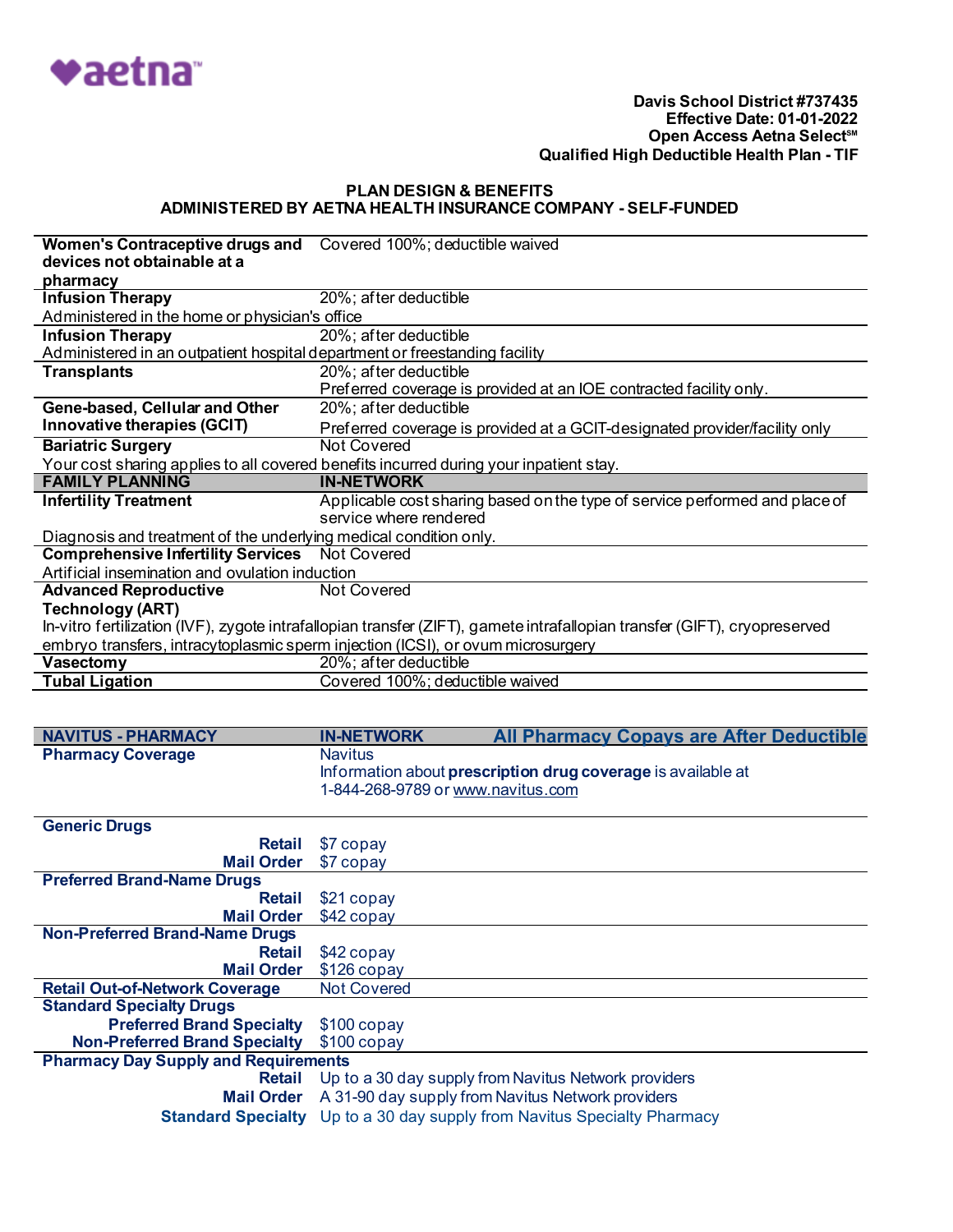

### **PLAN DESIGN & BENEFITS ADMINISTERED BY AETNA HEALTH INSURANCE COMPANY - SELF-FUNDED**

# **GENERAL PROVISIONS**

**Dependents Eligibility** - Spouse, children from birth to age 26 regardless of student status.

You may choose a provider (doctor or hospital) in our network. You may choose to visit an out-of-network provider. If you choose a doctor who is out of network, your health plan may pay some of that doctor's bill. Most of the time, you will pay a lot more money out of your own pocket if you choose to use an out-of-network doctor or hospital.

When you choose out-of-network care, we limit the amount it will pay. This limit is called the "recognized" or "allowed" amount.

Your doctor sets his or her own rate to charge you. It may be higher -- sometimes much higher -- than what your plan "recognizes." Your doctor may bill you for the dollar amount that we don't "recognize." You must also pay any copayments, coinsurance and deductibles under your plan. No dollar amount above the "recognized charge" counts toward your deductible or out-of-pocket maximums. To learn more about how we pay out-of-network benefits visit our website.

Plans are provided by: Aetna Health Inc. While this material is believed to be accurate as of the production date, it is subject to change.

Health benefits and health insurance plans contain exclusions and limitations. Not all health services are covered. See plan documents for a complete description of benefits, exclusions, limitations and conditions of coverage. Plan features and availability may vary by location and are subject to change.

Providers are independent contractors and are not our agents. Provider participation may change without notice. We do not provide care or guarantee access to health services.

The following is a list of services and supplies that are generally *not covered*. However, your plan documents may contain exceptions to this list based on state mandates or the plan design or rider(s) purchased by your employer.

• All medical and hospital services not specifically covered in, or which are limited or excluded by your plan documents.

- Cosmetic surgery, including breast reduction.
- Custodial care.
- Dental care and dental X-rays.
- Donor egg retrieval

• Experimental and investigational procedures, except for coverage for medically necessary routine patient care costs for members participating in a cancer clinical trial.

- Hearing aids
- Home births